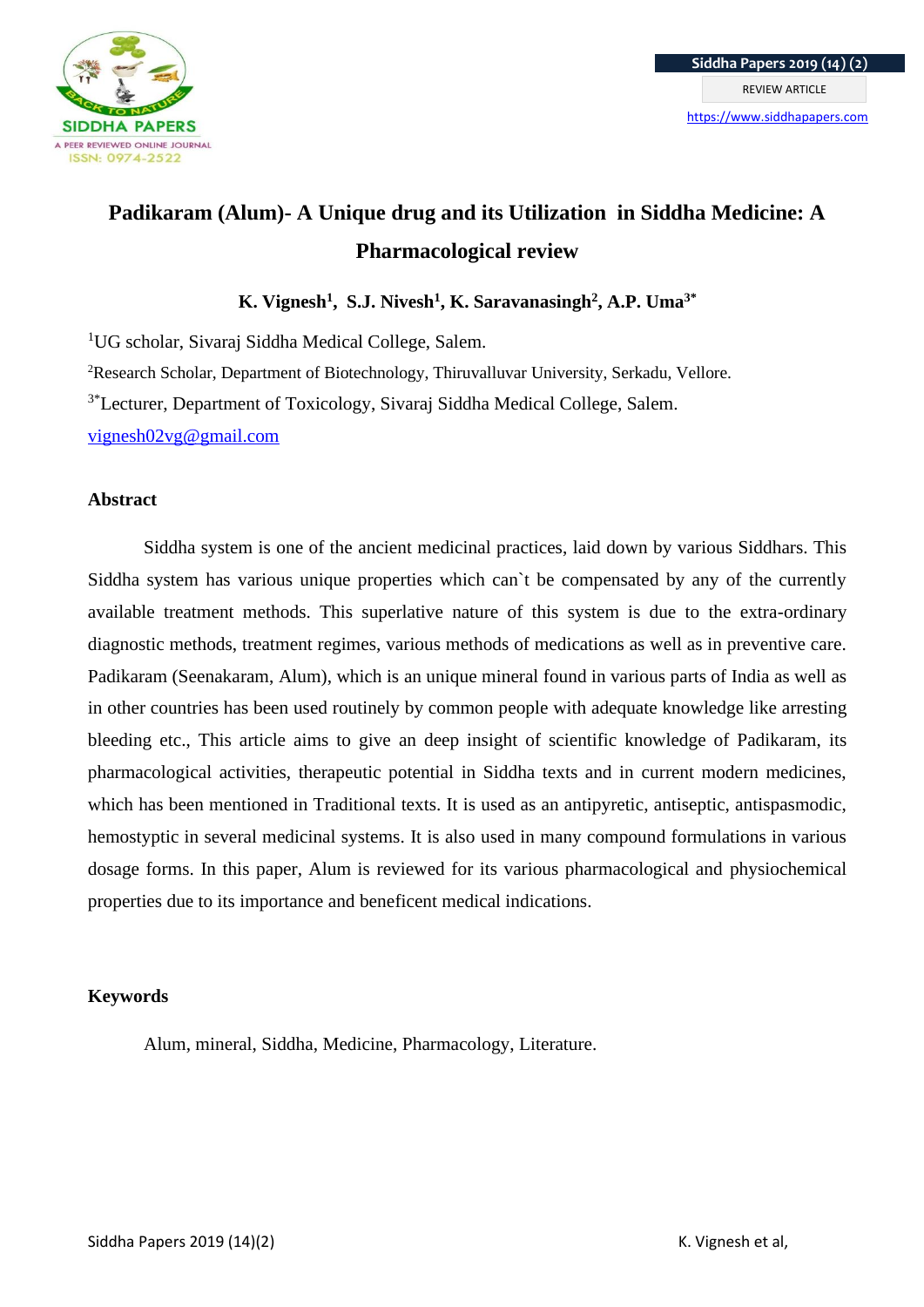#### **Introduction**

India's soil is enriched with several minerals with its ores. Besides its country economic wealth for commercial use, it has high medicinal values in curing ailments. On knowing this, the Siddhar's with their immense knowledge, found the separation of these minerals from it`s ore, their astonishing purification methods and formulated medicinal preparation procedures with their indications of various diseases. Minerals are the inorganic compounds that occur in nature in pure or impure state. One among them is Alum. Alum is extracted from its ore of Alumen, which is a Mineral salt. Alum is extracted from the soil ore present in Nepal, Bihar, Punjab and around Kathiawar<sup>(2)</sup>. In Siddha literatures, Alum is used to arrest bleeding, leucorrhoea and menorrhagia, diarrhoea, vomiting, washing eyes in case of eye diseases, stomatitis and in washing wounds. It is used as an antipyretic, antiseptic, antispasmodic, haemostatic in several medicinal systems. It is also used in many compound formulations in various dosage forms. It also has various commercial uses like tanning, baking cosmetics etc. In this paper, Alum is reviewed for its pharmacological and physiochemical properties due to its importance and beneficent medical indications.

#### **Vernacular Names**

Tamil: Padikaram, Shinacarum

English: Alum, Sulphate of aluminia and potash or of aluminum and ammonium, Ammonious Sulphate.

Persia: Shab-i-Yemeni, Zake Bilor, Zake sagefed.

Arab: Shabb-zaje-abyaz

Hindi: Phitikhari, phithkari

Gujarthi: Phatkari

Telugu: Pattikaramu

#### **General Properties**

According to Siddha Literature, Aluminium and its oxides are found almost everywhere in form of clay combined with metal irons, ammonium etc as a compound called Alumina from which the metal is isolated resembling Silver. It is white with bluish tinge and available in lumps and it is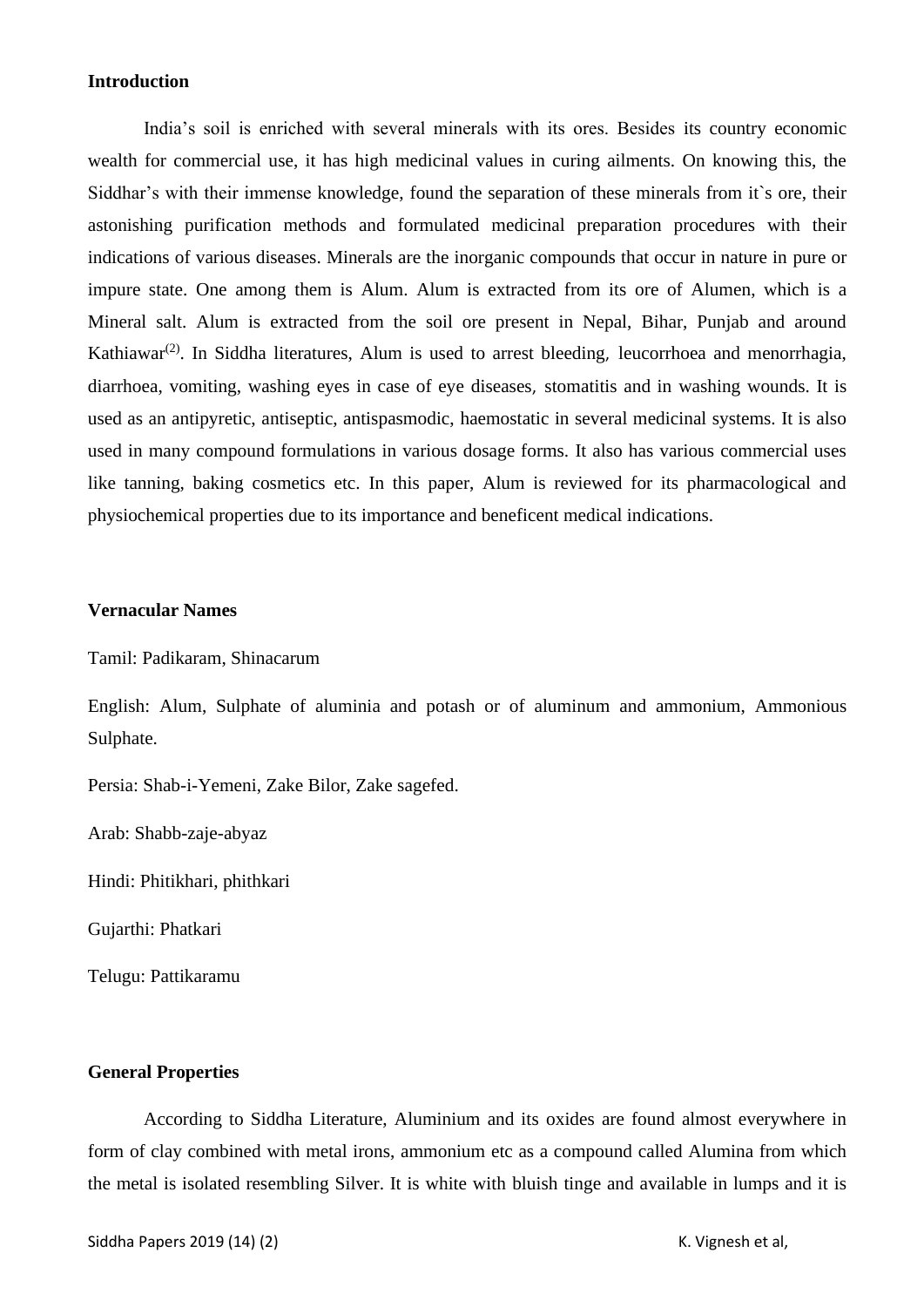sour and astringent in taste. It contains water and so boils when heated. It is a double sulphate of aluminium and potassium. It has long been produced artificially from different ores. It is brittle, inodorous and crystalizes as transparent containing acid which is sweetish astringent taste. It forms the principle constituent cocoined with the oxides or iron of Silajet<sup>(2)</sup>.

## **Types of Alum and it's Uses**

- **1. Potassium alum**
	- **a) Physical and chemical properties**
		- Chemical formula- KAL (SO4)2 .12 H2O
		- Molecular weight- 474.39gm
		- Color colorless, white.
		- Luster vitreous
		- Specific gravity-1.757
		- Crystal system- Isometric
		- Hardness  $-2$  on mohs' scale or 2 gypsum
		- Type Isotropic
		- Density-1.757 g/cm3 or 1.753 g/cm3
		- Cell parameter  $= 12.157(3)$ A
		- Streak-white
		- Electron density bulk density=1.84 gm/cc
		- Fermion index-0.0013552227
		- Photoelectric; PE alum  $(k) = 1.89$  barns/electron
		- V=PE ALUM $(K)$  x electron=3.47 barns/electron

# **b) COMPOSITION**

| Potassium | $8.24\% k$ | 9.93% k2o           |
|-----------|------------|---------------------|
| Aluminium | 5.69% Al   | 10.75% Al2o3        |
| Hydrogen  | 5.10% H    | 45.57% H20          |
| Sulfur    | 13.52%S    | 33.75%So3           |
| Oxygen    | 67.45% O   |                     |
|           | 100%       | TOTAL oxide<br>100% |

*Table1: Composition of Alum*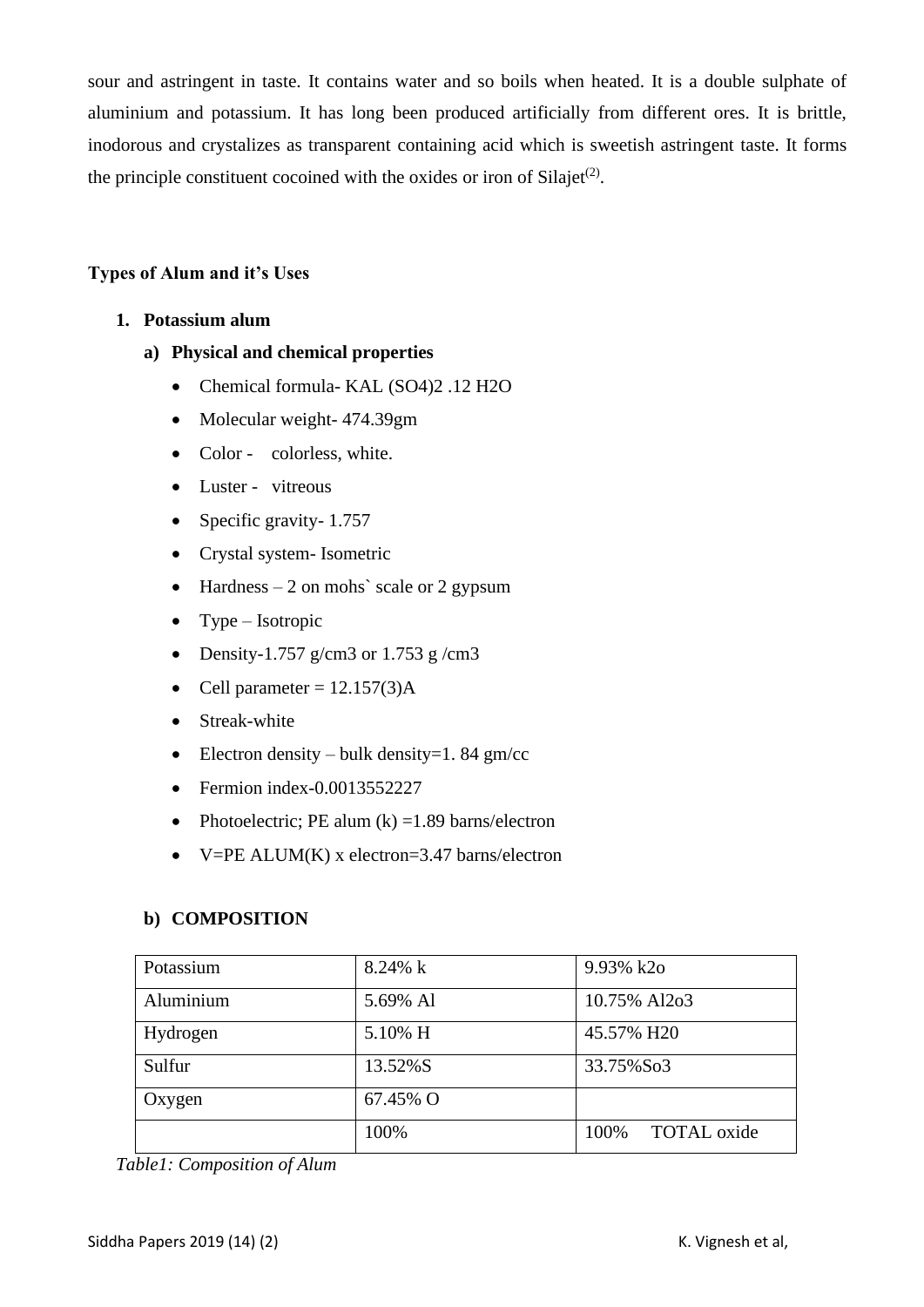#### **c) Morphology**

If Crystal Octahedral is precipitated from pure water solution, Cubic from alkaline solutions commonly massive with columnar or granules, structure, stalactitic, merely coating.

#### **d) Uses**

It is aluminium potassium sulfate also known as "tawas" or potash alum. It mainly used as astringent and antiseptic. It is also used in water purification, tanning, dying, fire proof textile and baking powder as E number E522. It also has cosmetic effects as deodorant, to arrest bleeding in minor cut and abrasion, epistaxis, and hemorrhoids and to relive pain from stings and bites. Potassium alum was also used topically to remove pimples and acne and to cauterize aphthous ulcers. It has been used to stop bleeding in cases of hemorrhagic cystitis in children and help to cure for hyperhidrosis. It is used in dentistry especially in original retraction cords, because of its astringent and hemostatic properties. Potassium and ammonium alum are the active ingredient in some antiperspirants<sup> $(4)$ </sup> and deodorants, acting by inhibiting the growth of bacteria responsible for body odour.

Potassium alum was the major adjuvant used to increase the efficacy of vaccines but it has almost completely replaced by aluminium hydroxide and aluminium phosphate in commercial vaccines. Alum may be used in depilatory waxes used for the removal of body hair or applied to freshly waxed skin and serves as a demulcent. Potassium alum may be the acidic ingredients of baking powder to provide a second leavening phase at high temperature. Preservatives, brad whites fire retardant to under cloth, wood and paper materials less flammables. Leather tanning is done in order to remove moisture from the hide and prevent rotting. It is used as mordant to form a permanent bond between dye and natural textile fibers. It is a base of lake pigment. It is used to remote antiquity purification of turbid liquid. Between 30 and 40 ppm of alum for household wastewater often more in industrial waste water, is added to the water so that the negativity changed colloidal particles dump together into flocs. Like other similar salts, it works by neutralizing the electrical double layer surrounding very fine suspended particles, allowing them to join into flocs. This same principle is exploited when using alum to increase the viscosity of ceramic glaze more readily adherent and slows its rate of sedimentation. Alum solution has the property of dissolving steels bits that have become lodged in machined castings. Alum and animal glue were dissolved in water, forming a liquid known as dousa and used as an unclucout for paper sizing. Potassium alum was formerly used as a hardness of photographic emulsions, usually as part of fixer.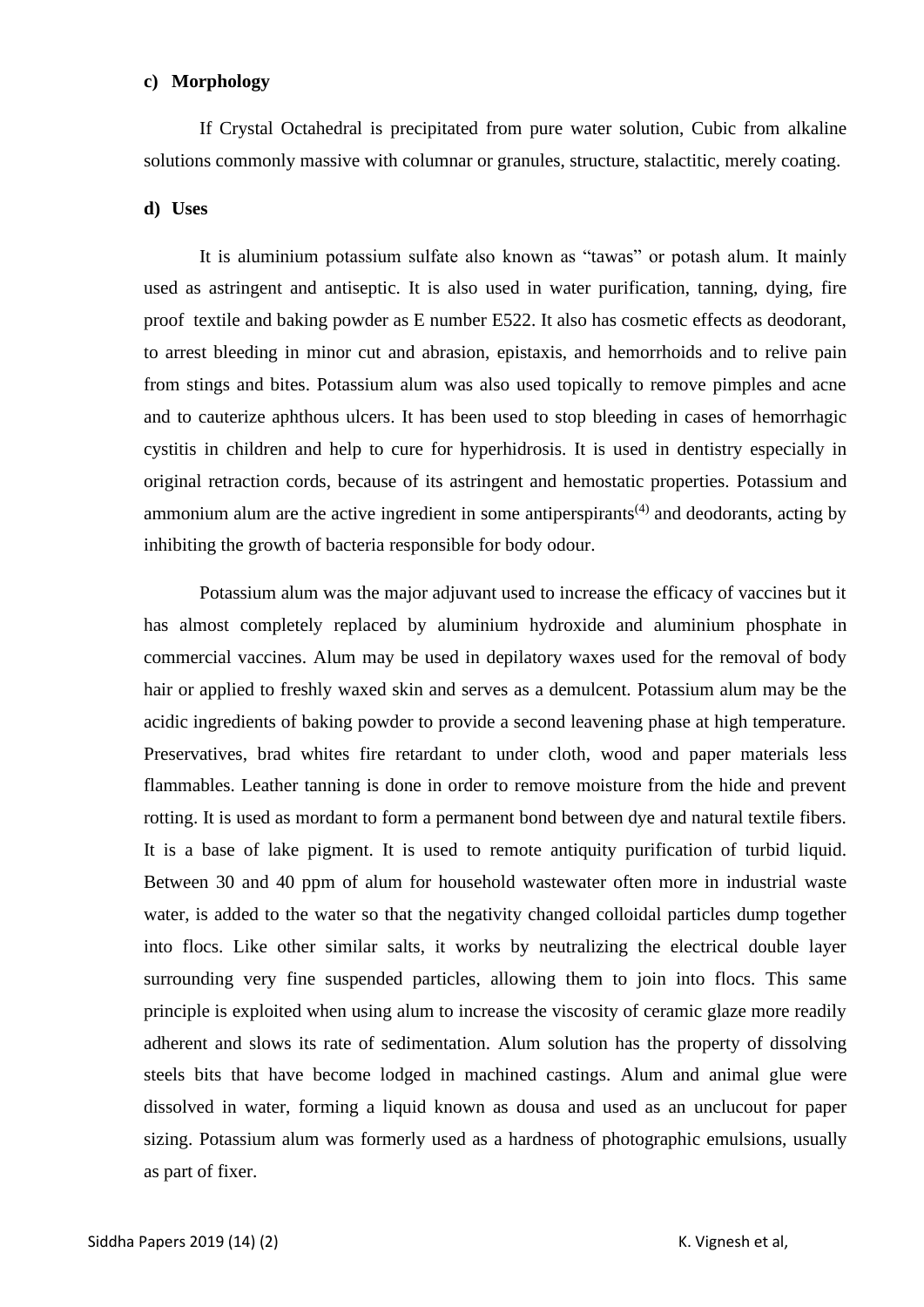It usually dissociates in an alkaline solution, combining with OH of water to form insoluble aluminium hydroxide. In the presence of excess acid, aluminium hydroxide cannot be formed, thus causing failure of aluminium haematoxylin dye lake to form, due to lack of OH ions. Hence acid solution of alum haematoxylin becomes red. During staining alum haematoxylin –stained section are usually passed on to a neutral or alkaline solution in moles to neutralize the acid and form an insoluble blue aluminium haematin complex this procedure is known as blueing.

## **e) Toxicology**

Weak irritant to skin.

# **f) Radioactivity**

- GR api (gamma ray American petroleum institute units)  $= 124.32$
- Concentration of alum(k) per GR api unit  $= 0.80\%$
- Estimated radioactivity from alum  $(K)$  barely detertable.

# **g)** *Adverse effects while using alum*

# *Common adverse effect -* Stinging of skin

## *Infrequent adverse effect*

- Dry skin
- Skin irritant
- Stinging of skin

### *Rare adverse effect*

- Burn
- Feeling faint
- Feeling of throat tightness
- Fluid accumulation around the eye
- Hives
- Hypersensitivity drug reaction
- Life threatening allergic reaction
- Puffy face from water retention
- Shallow skin ulcer
- Skin ulcer
- Throat swelling
- Trouble breathing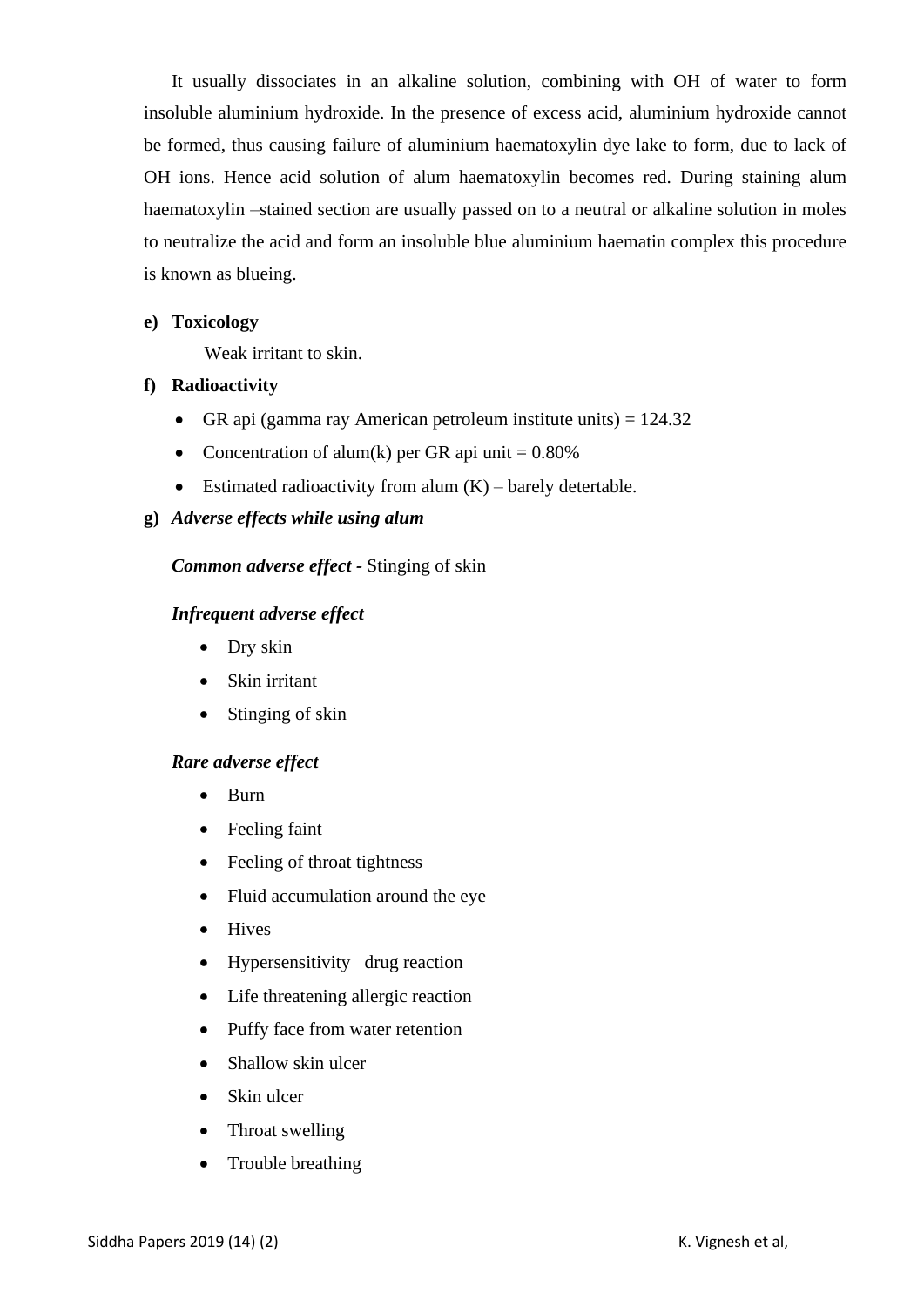• Itching

# **2. Sodium alum**

- **Physical and chemical properties:**
	- $\triangleright$  Chemical formula: Na Al (SO<sub>4</sub>)<sub>2</sub>.12(H<sub>2</sub>0)
	- ➢ Molecular weight : 458.28gm
	- $\triangleright$  Cell dimension; a =12.214
	- $\triangleright$  X ray diffraction; by intensity (I/IO)=4.314(3)<sub>2</sub>,2.962(O.35),3.526(0.14)
	- ➢ Color colorless
	- $\triangleright$  Density-1.67
	- $\triangleright$  Habit-Fibrous- crystal made up of fibers
	- $\triangleright$  Hardness 3 –calite
	- $\triangleright$  Luminescence non florescent
	- $\triangleright$  Luster-vitreous (glassy)
	- $\triangleright$  Magnetism- non magnetic
	- $\triangleright$  Electron density- bulk density=1.75gm/cc
	- $\triangleright$  Specific gravity of alum (Na)=1.67 gm /cc
	- $\triangleright$  Photoelectric PE alum (Na)=1.22 barns/electron
	- ➢ Radioactivity-GRapi=o (gamma ray American petroleum institute unit)
	- $\triangleright$  Alum(Na) is Non-radioactive.

# **Morphology**

Like its potassium analog, sodium Aluminium sulfate crystallizes are dodecahydrate in the classical cubical alum structure. Sodium alum is very soluble in water and extremely difficult to purify.

# **Uses**

Sodium aluminium sulphate is produced by combing sodium sulfate and aluminium sulfate. An estimated 3000 ton/year are produced worldwide.Baking powder-sodium alum act as an acid which is activated at baking temperature. Mordant for the preparation of hematoxylin solutions for staining cell nuclei.

# **Two other rare mineral forms are**

Mendozite Tamarugite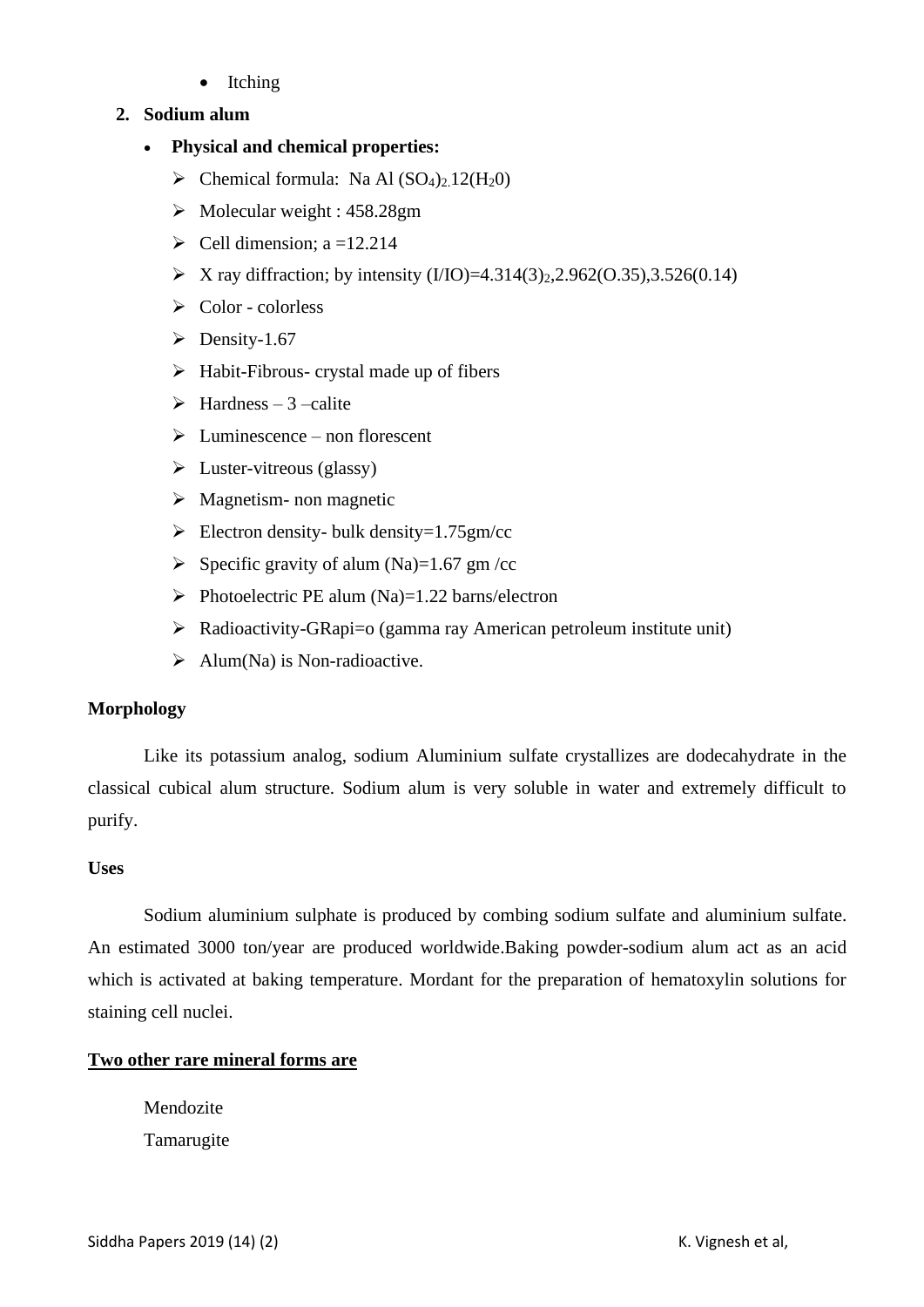## **3.** *Ammonium alum*

## **a) Physical and chemical properties**

- $\triangleright$  Chemical formula: (NH<sub>4</sub>)Al(SO<sub>4</sub>)<sub>2</sub>
- ➢ Molar mass: 237.15g/mole (anhydrous), 453.33g/mole(dodecahydrate)
- $\triangleright$  Appearance –white crystal
- $\triangleright$  Density -2.45g/cm<sup>3</sup>(anhydrous)
- $\blacktriangleright$  Melting point -93.5°c
- $\blacktriangleright$  Boiling point-120°c
- $\geq$  Solubility in water -15g/100ml
- ➢ Crystal structures-hexagonal (anhydrous), Cubic(dodecahydrate)
- $\triangleright$  Coordination geometry: octahedral  $(Al^{3+})$
- $\triangleright$  Flash boin-non flammable

### **b) Uses**

Ammonium alum is made from aluminium hydroxide ,sulfuric acid and ammonium sulfate.It form a solid solution with potassium alum.Pyrolysis cause alumina such alumina is used in the production of grinding powder and as precursor of synthetic gums.Used in water purification in vegetable glue,in porcelain cement in deodorants and in tanning,dying and in fire proofing textiles.The PH of solution resulting from the topical application of ammonium alum with perspiration is typically in slightly acid range from 3 to 5.It is common ingredients in animal repellent sprays.

### **c)** *Adverse effects while using alum:*

It causes Alzheimer's disease

### *d) Potential health effect*

This material hydrolyses in water to form sulfuric acid which is responsible for the irritating effects.

### *Inhalation*

- ➢ Irritating respiratory tract
- ➢ Symptoms: coughing, Shortness of breath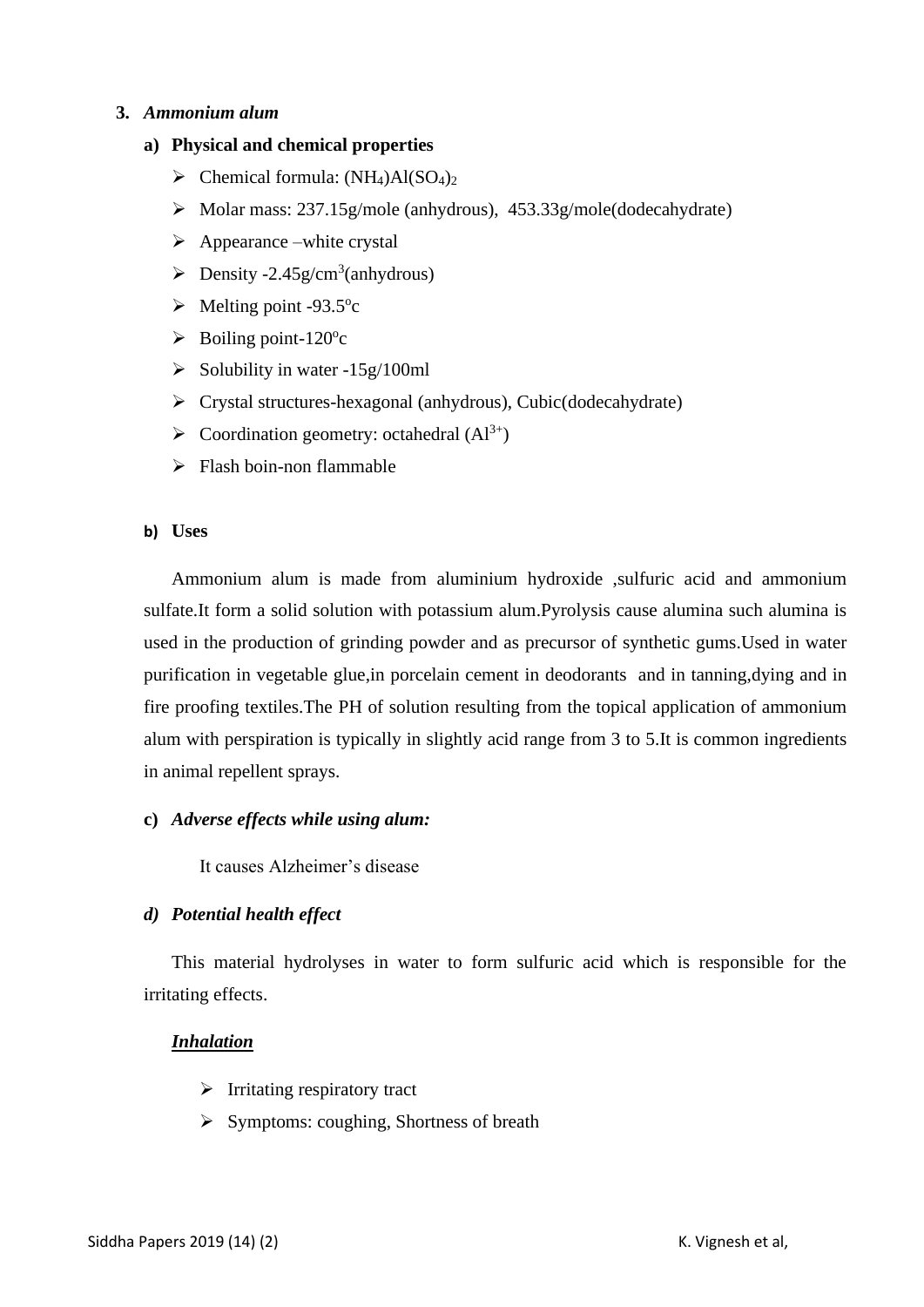## *Ingestion*

Irritation, nausea, vomiting, and diarrhoea .thus have been two cases of fatal human poisoning from ingestion of 30g of alum.

### *Skin contact*

Irritation, redness, itching, pain

## *Eye contact*

Irritation redness, pain

## **e) Hazards identification**

- Harmful if swallowed or inhaled causes irritation to skin, eyes and respiratory tract
- Health rating –slight
- Flammable rating-none
- Reactivity rating-none
- Contact rating-slight
- Lab protective equip-goggles, lab coat
- Storage color code-orange

### **f) First aid measures**

- Inhalation
- Move to fresh air.
- If not breathing, give artificial respiration.

### **g) Chrome Alum**

It is also known as Chromium Alum. It has the formula  $KCr(SO<sub>4</sub>)<sup>2</sup>$ , 12 H<sub>2</sub>O. It is an deep violet compound used in tanning and can be added in other alum for coloring.

# **h) Selenate Alum**

Like chrome Alum it is replaced by Selenate  $[SeO<sub>4</sub><sup>2</sup>$ . The selenate compound is an strong oxidizing agents, so it can be used as an Antiseptics.

### **i) Aluminum Sulfate**

It is also called as "Papermaker`s Alum" still rendered use in Medical purposes.

### **j) Alumen exsiccatum (Dried Alum)**

In Siddha Text's it denoted in the name of "Padigapori"<sup>(2)</sup>. It is used as an mild escharotics<sup>(5)</sup>.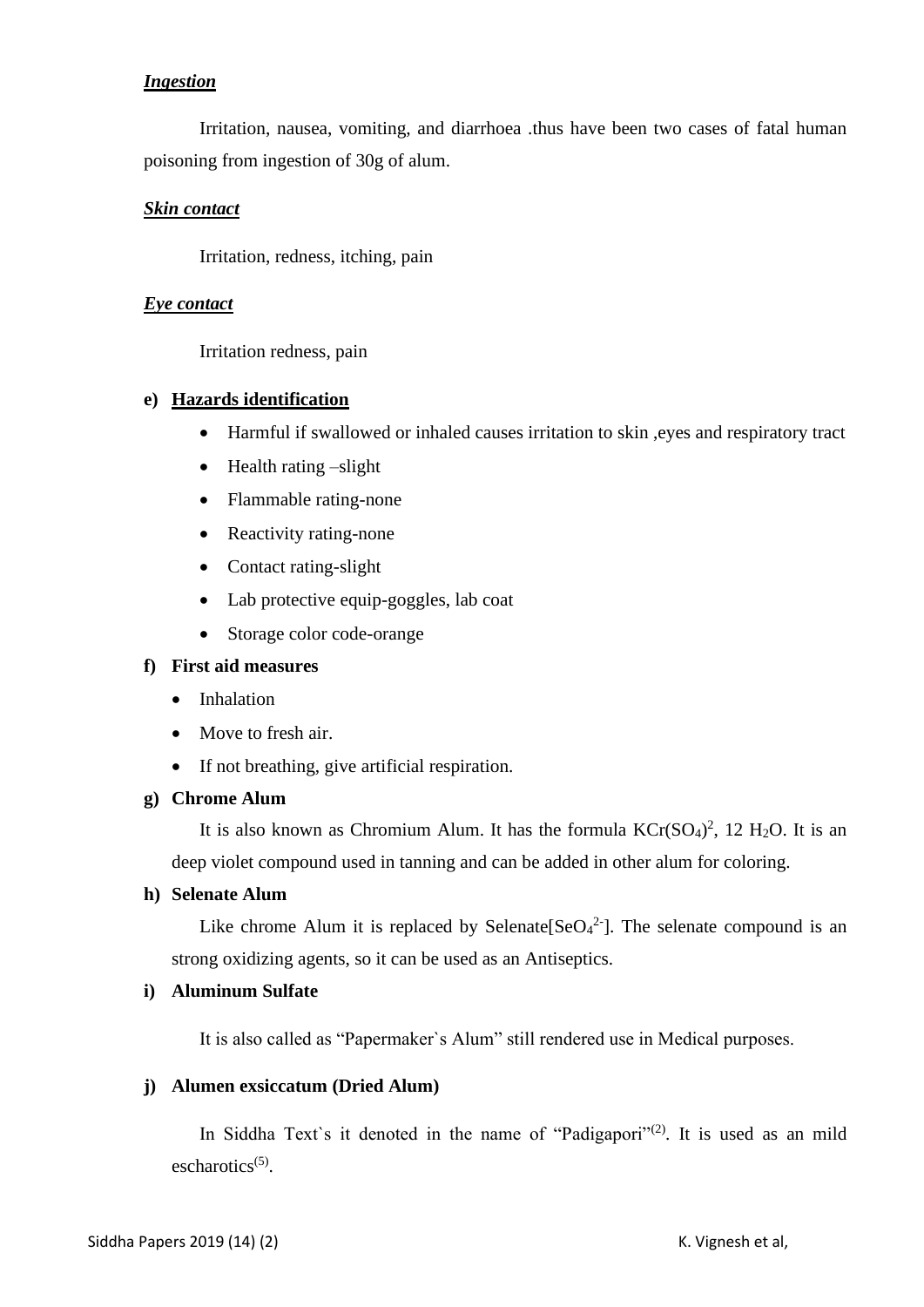### **Purification Method in Siddha Literatures**

**Crystallization:** Dissolve alum in water and the saturated salt solution is filtered by using a filter. The solution is poured in a china clay container and covered by a cloth to prevent dust. then it is exposed to sunlight and allowed to evaporated, the purified crystals are obtained  $(1),(6)(8)$ .

### **Pharmacological actions in Siddha Literature**

### **Internal uses**

 $\triangleright$  Alum, Catechu (kaichukatti) and Cinnamomun are taken in equal quantity and powdered . 975 gms of this powder is given with honey with diarrhoea proceeding cholera.

➢ Administration of 65 mg of padikaram relieves vomiting.

➢ Administration of 195 mg padikaram with 14ml of rose water twice a day releives asthma and cough.

➢ 260 mg of padikaram is mixed with juice of Adathoda vasica and administered thrice a day for leucorrhoea and menorrhagia.

 $\triangleright$  To extract Aloe Vera juice, padikaram powder is used<sup>(1)</sup>.

It is also an ingredient in various compound preparations like padikara parpam, padikara cheendoram, Padikalinga thuvar etc..

### **Reported Pharmacological activities**

1) Anti- Hemorrhagic activity:

In the trial of 45 patients with tonsillectomy, Aluminium Potassium Sulphate (>99% pure) used as hemostatic agent and gauze pack on the other side in the tonsilar fossae reduced the operation time significantly(28.6%), functioning blood loss by 19.7% and number of ties used reduced by 33.3% in comparison with control<sup>(7)</sup>. This confirms the anti-hemorrhagic activity with anti-platelet activity<sup>(9)</sup>mentioned in the Classical Siddha texts $<sup>(1)</sup>$ .</sup>

2) Anti-microbial activity:

Different concentrations of Alum were examined against *Proteus mirabilis*, that causes urinary tract infections. The results with loss of motility in semi-solid media and minimum inhibitory concentrations were found to prove the adequate antimicrobial activity<sup>(10)</sup>.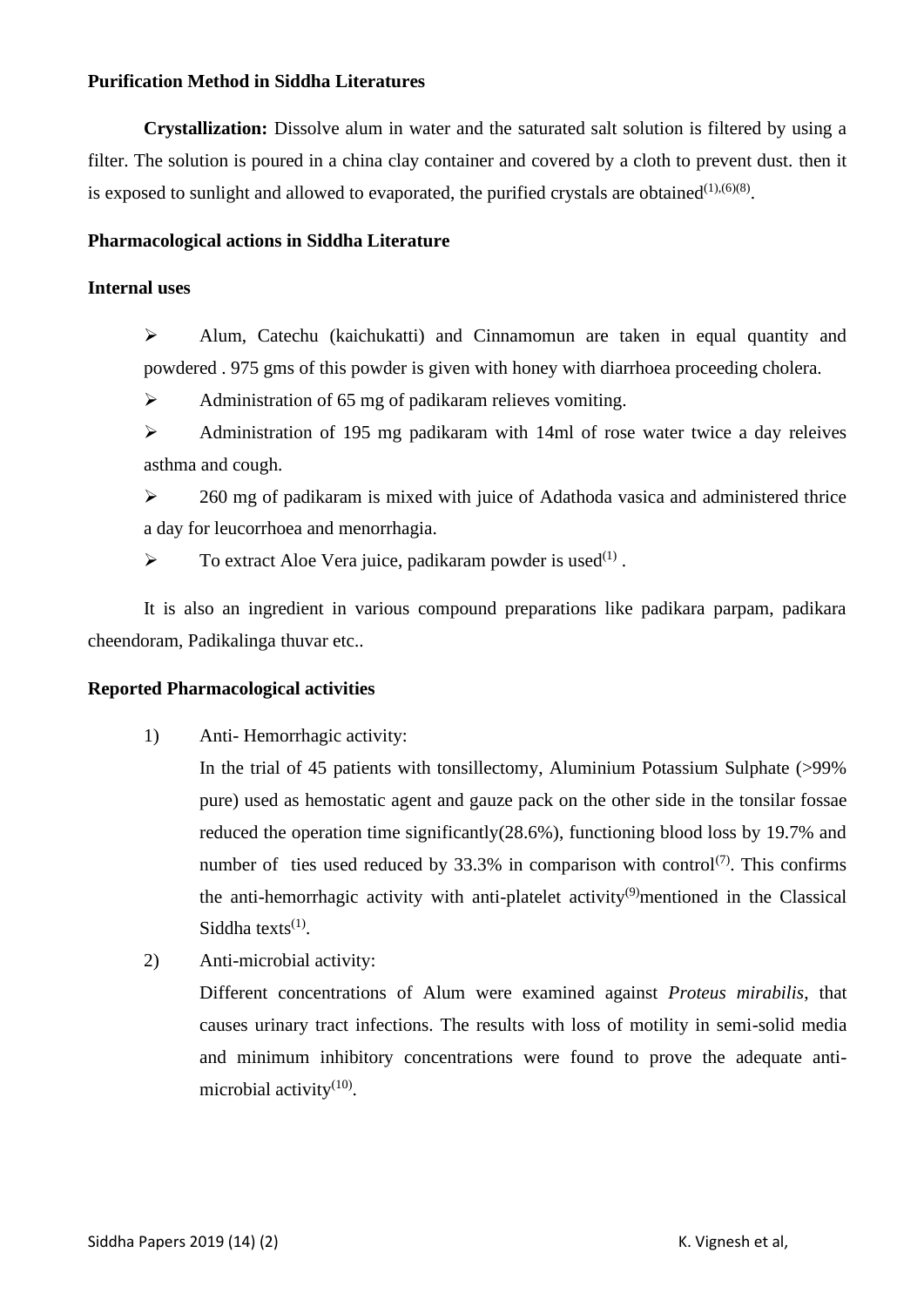3) Spermicidal activity:

Spermicidal activity varies with different concentration of potash Alum. In case of 15%, the death time is found to be 51.9 sec, in case of 10% it is found to be 87.2 sec and in case of 5% it was  $122 \text{ sec}^{(11)}$ .

4) Treating aphthous stomatitis:

Recurrent aphtous stomatitis, which is caused by recurrent usage of several medications like antibiotics, analgesics etc. This ulcer can be cured by tropical application of allum $^{(13)}$ .

5) As adjuvant in vaccines:

Recent studies revels that in addition of alum as an adjuvant, the efficacy of the Hepatitis E, influenza ,RSV(Respiratory syncytial virus)-Pre F vaccines and several others has been improved by several times $(14)$ , $(15)$ .

6) Management of post-operative wounds: Alum shows a better prognosis in post-operative wound care $^{(16)}$ .

It also has other activities like antiseptic, albuminuria, antispasmodic, anti-emetic, anti- cancer, aphonia, arrest excessive menstrual bleeding, in asthma, astringent, atonic diarrhea, atony in bed sores, Gum bleedings, bleeding piles, chronic conjuctivities,  $etc^{(12)}$ 

## **External uses(1)(3)**

- 1. 130 mg of padikaram is dissolved in 28 ml of water and used for washing eyes in case of eye diseases.
- 2. 35 gm of padikaram is dissolved in 28ml of water and used for mouth wash in stomatitis and in washing wounds.
- 3. To arrest bleeding, gauze pieces is dipped into padikaram dissolved water and used as a bandage.
- 4. Padikara patru: Powdered peel of Kadukai(*Terminalia chebula*) is grounded with lime water and placed in a iron vessel. Powdered padikaram and kariyapolam is added and heated. It is applied over the eye and shedding of tears.

It is also an ingredient in various compound preparations like Padikara neer, vellai mathirai etc..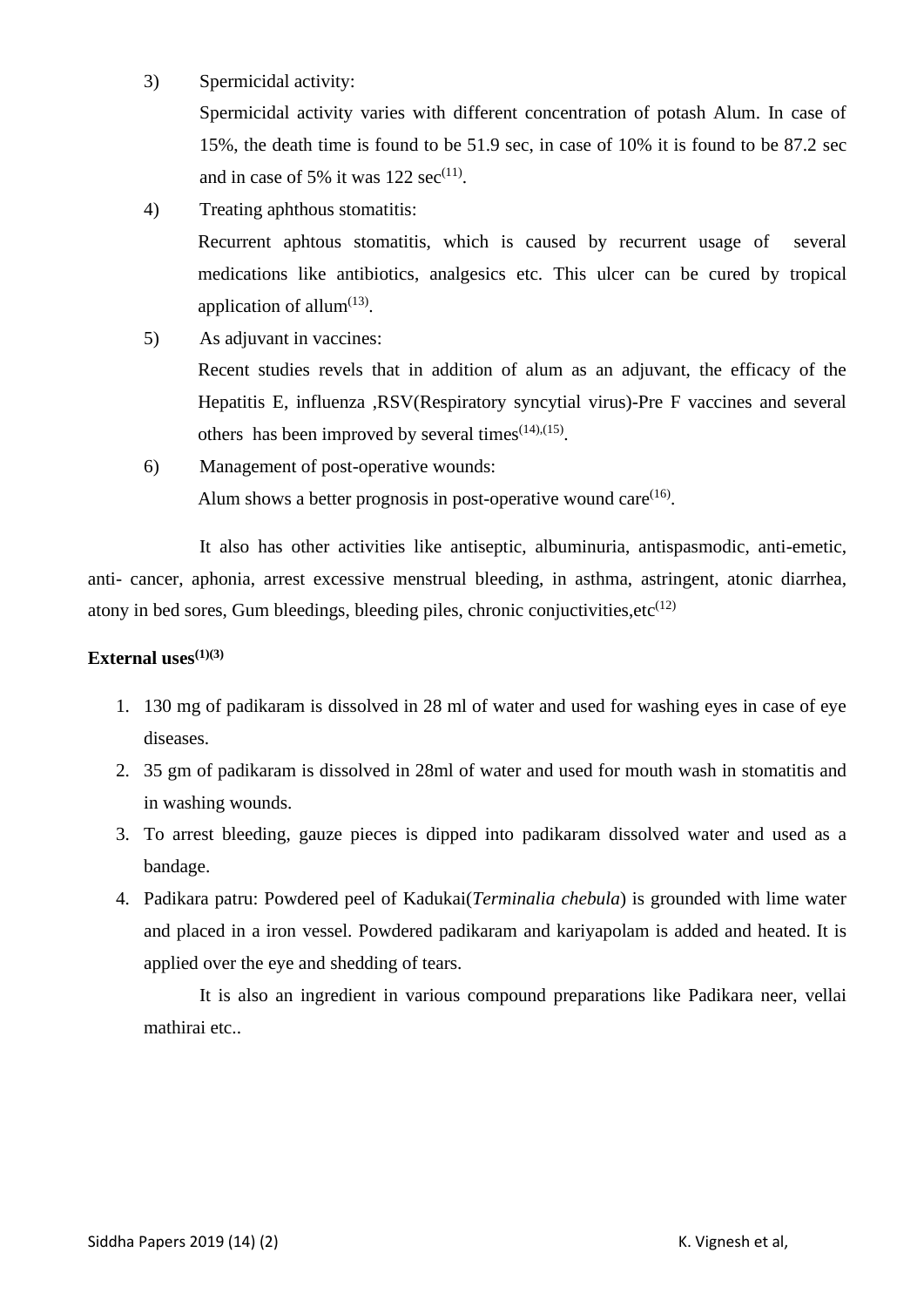#### **Conclusion**

To conclude, besides several activities Padikaram can be promoted for its usefulness in emergencies to arrest various types of bleeding in Siddha system owing reported pharmacological activity. Further efforts are needed to evaluate these activities for better efficacy which will promote the physicians to handle bleeding emergencies which will lay a milestone for the development of Siddha system.

#### **References**

- 1. Dr.R.Thyagarajan LIM; Gunapadam Thathu jeevam vagupu-  $2016$  (9<sup>th</sup> edition): Indian Medicine and Homeopathy Pg:396-401.
- 2. T.V.Sambasivam pillai; Dictionary of Medicine, Chemistry, Botany and Allied Sciences Pg: 93-96.
- 3. Dr. Thirunarayanan; External therapies of Siddha medicine-CTMR,Chennai-2010.
- 4. Christopher Exley; Aluminum in antiperspirants: More than just skin deep, The American Journal of Medicine.Vol (117), Issue (12), Pg: 969-970.
- 5. Waring EJ, Pharmacopoea of India Reprint ed, Delhi: Asiatic Publishing House; 2010, Pg: 343.
- 6. Deva asirvaatham Shanmugavel MD(S), Marunthu Sei Yealum Kalaiyum, 2016 Pg: 294.
- 7. Al-Abbasi AM, The Benefit of Alum in Tonsillectomy, Gomal Journal of medical Sciences 2009; 7(2): 124-127.
- 8. Dr. A. Dhanalakshmi, Dep't. of nanju noolum maruthuva neethi noolum: A Toxicity Study on Padikara chendrum, dissertation submitted to THE T.N. DR M.G.R Medical University,Chennai - 600 032.
- 9. FI Mohammed and YA shafagoj. In *vitro*anti platelet effectof intravenous alum in rabbits, La Revue de la mediterrane orientale 2005; 11(3).
- 10. Sudha Revathi sudarsanam; Potency of Kara Sooda sathu parpam, A herbo mineral Siddha drug in the management Kalladaipu noi(urolithiasis): A drug review - Int J. Res. Ayurveda Pharm 5(3), May-June 2014.
- 11. Singh HP, Singh CK, Singh RR, Effect of potash alam on human semen, Indian J Pharmacol 1998; 42(2): 311-314.
- 12. Akhtar Ali; Shibb-E-Yamani(Alum) A Unique drug and its utilization in Unani medicine: A Physiochemical and Pharmacological review-Int J. Res. Ayurveda Pharm 8(2), 2017.